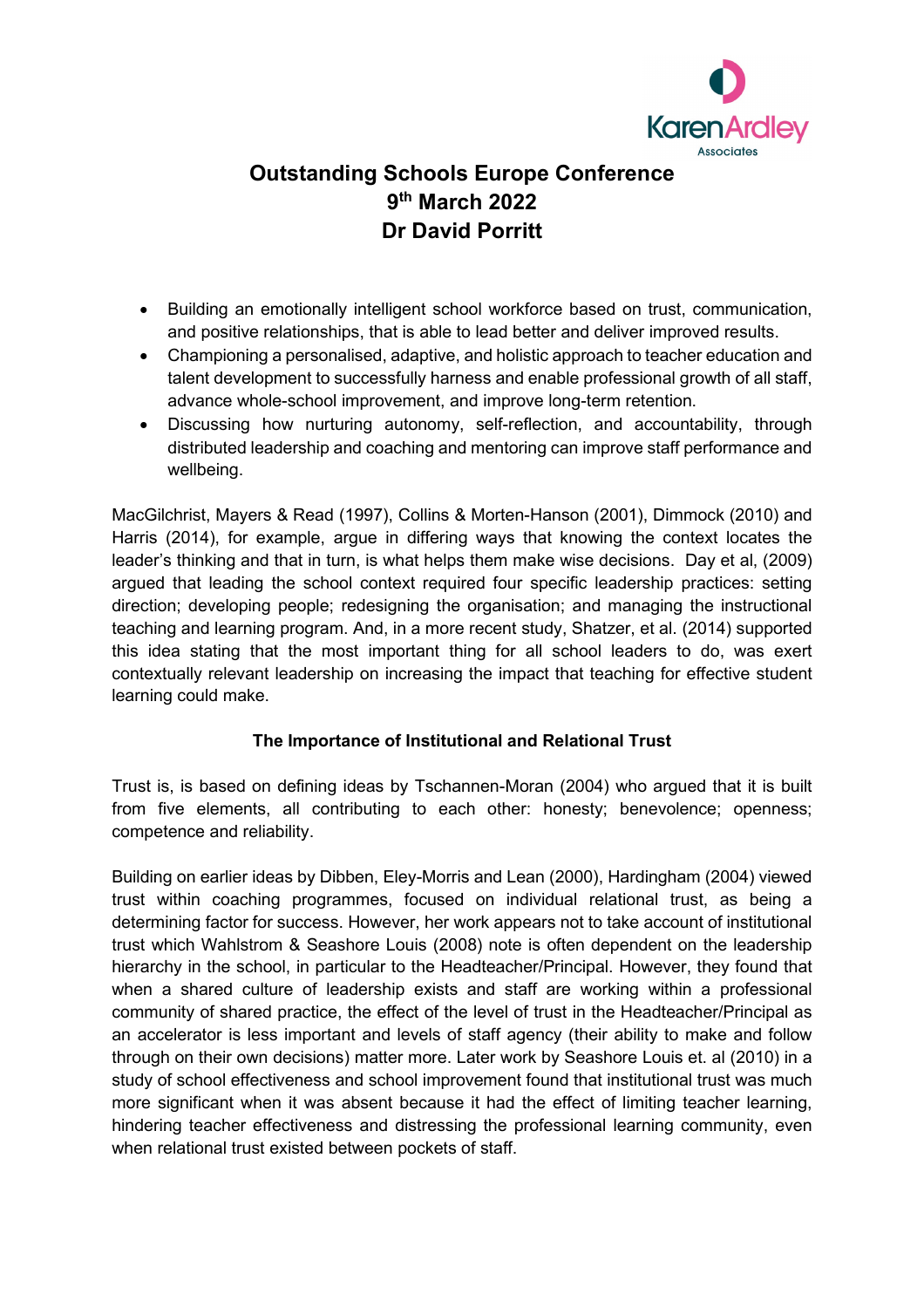

Both institutional and relational trust need to work together. In earlier work, for example, Clutterbuck and Megginson, (2005) found that trusting relationships within a coaching situation, underpin a person's ability to be able to reflect deeply. It is important, not because it prevents coaches from asking powerful questions, but inhibits the answering of those questions. Effective questioning depends to a large degree on the platform of trust that is being developed by the coach, as the client perceives it. Developing relational trust, that sits within an institutional framework of trust is further supported by Hardingham (2004) and, Clutterbuck and Megginson (2005), who contend that coaching works when it is a supportive process that enables the client to reflect and be open. Without trust, there is little reflection. Without reflection the client cannot find a renewed sense of direction and without direction it is not possible to determine practical actions or make clearer more confident decisions. For Clutterbuck (2012), trust is directly correlated with the client's practical and emotional need to feel a sense of psychological and emotional safety before they are truly able to say what they are thinking. Speaking as Headteacher, my own experiences have shown me that developing a culture of trust starts - somewhat alarmingly - with me! Brown and Brown go even further arguing that, 'trust is a complex state' which can 'only flow from the leadership within the organisation, not a commodity subject to transactional rules,' (2013:61). Whilst this point has resonance with my own position, it fails to acknowledge the trust that exists between employees which when strong enough provides a platform for the building of rapport which is necessary in coaching sessions.

Landsberg goes so far as to say about trust that 'effective coaching only really happens when the coachee trusts the coach', (1996:99). His view has not changed in the last 20 years, writing in his most recent publication that a trusting relationship between the client and the coach is the underpinning of all effective coaching activity, (Landsberg 2015). This all serves to point out that the presence of trust is not only vital for coaching success, but also is a key purpose and function of the person in the coaching role, (Cunningham 2011). When clients have a sense of real trust in the coach and the institution, coupled to their perception of confidentiality, there is potential for thinking and discussing real issues and real experiences without selflimiting fear.

Trust is seen as being important in some early studies in peer coaching, which highlighted the importance of the quality of relationships and the need for the presence of trusting working conditions for coaching to work well. Although these studies tended to focus on describing coaching methods and outcomes of school programmes, they provide us with an historical journey that continually reminds us of the importance of trust within and around coaching, (Showers 1985, Strother 1989, Ackland 1991, Roberts 1991, Phillips & Glickman 1991). Gottesman (2000) built on these studies, discovering that peer coaching was a powerful mechanism to promote *structured* reflection, which enhanced levels of personal and professional learning with adults and contributed to the development of stronger levels of trust relationally and organisationally. Clutterbuck (2012) further developed the ideas of trust and structured reflection, claiming that because there is less operational pressure from a peer than from a line manager-subordinate situation, the starting point of trust can be stronger and consequently reflections can be deeper. Clutterbuck (2010), however, rightly points out that